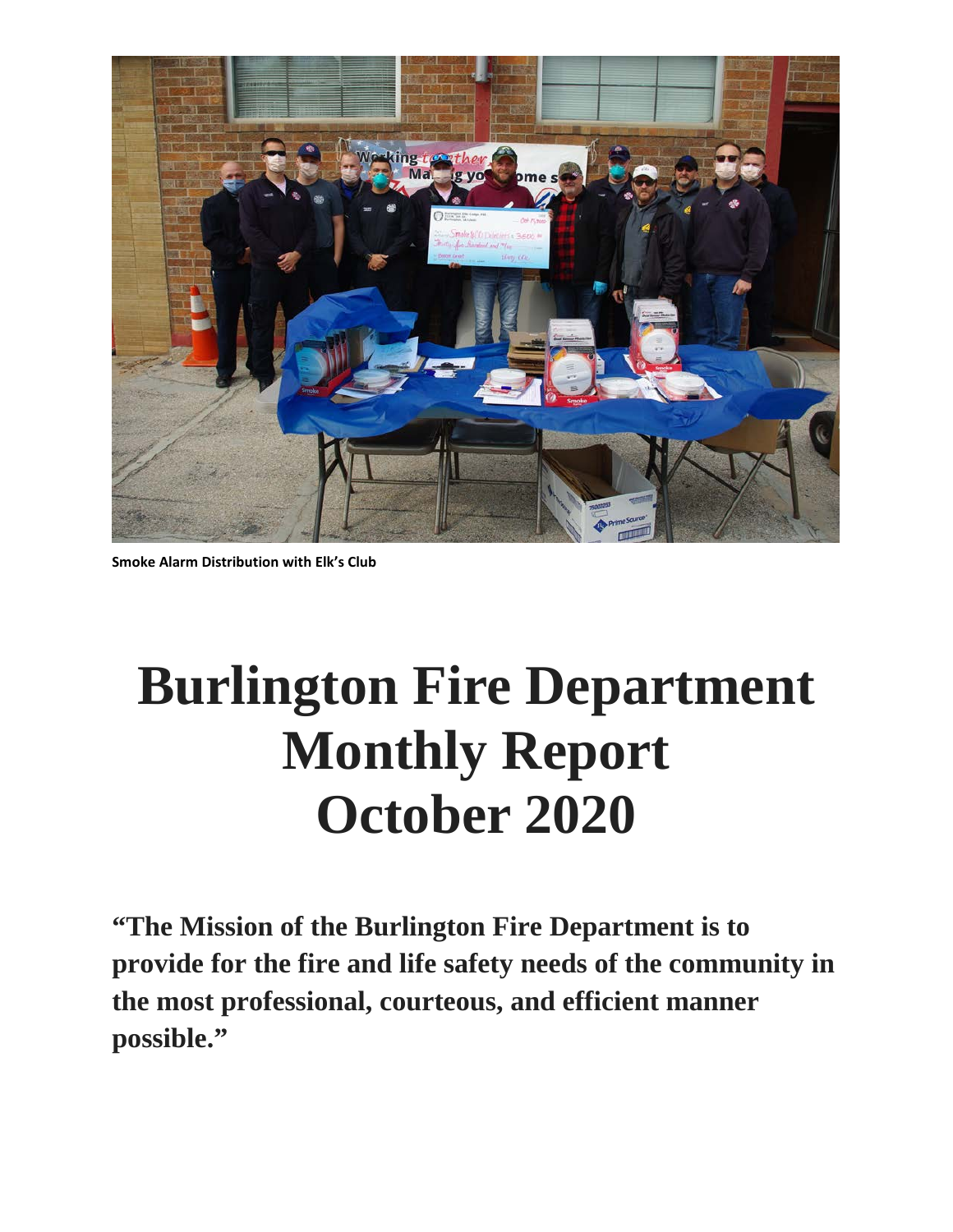#### **Operations**

The Burlington Fire Department responded to 501 calls for service in October. 353 calls were in the city limits of Burlington (70%). 43% of the calls were overlapping, meaning we had two or more calls in progress at the same time. In the city limits of Burlington, our average response time was 5 minutes and 06 seconds (this time starts we receive the alarm and ends when we arrive on the scene). The average response time for all emergency calls (including those outside the city) was 6 minutes and 02 seconds.

384 calls were EMS-related (77%). 288 patients were transported (278 to Great River Medical Center). The Department responded to 66 calls related to falls, 41 calls for breathing issues, and 32 for chest pain.

Below is a "heat" map of the Burlington area that shows the general vicinity and number of calls in October.



**Heat Map (October 2020)**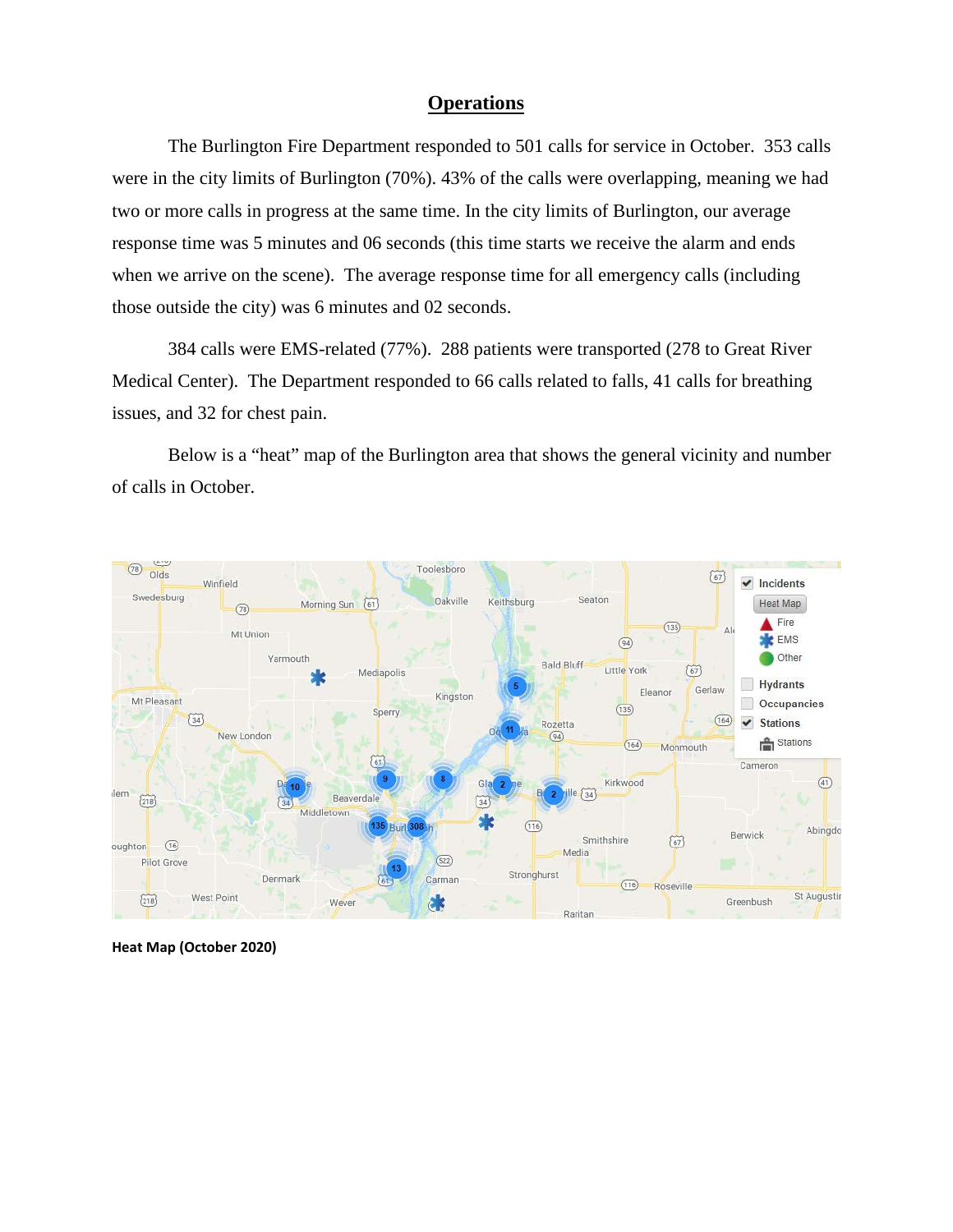### **Training**

The Department recorded over 300 hours of training in October. All shifts had the opportunity to train with Professional Rescue Innovations (PRI) on confined space rescue. Class was held on all three shifts and included both classroom and hands-on skills practice.



Other Training included: various recruit training, the regularly scheduled monthly EMS training, and MedForce-sponsored air medical training at Station 2.

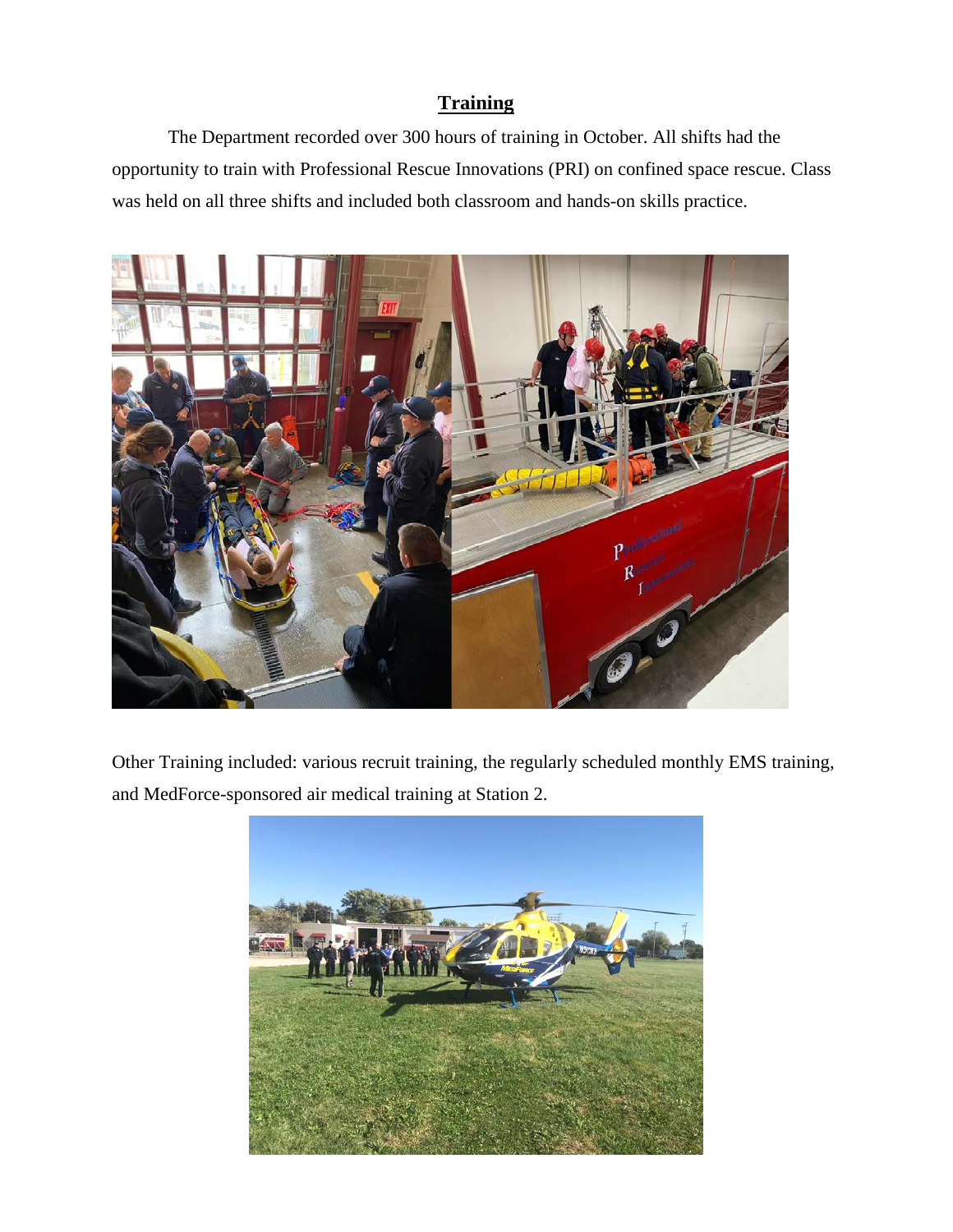#### **Community Risk Reduction**

October is normally a big month for fire prevention activities including school visits, station tours, Fire Prevention Week poster contest, and many other activities, but with COVID-19 restrictions those events were all cancelled. The Department did manage to accomplish other important prevention activities including:

- Crews participated in 2 smoke alarm drive up programs along with the Burlington Elk's Club (event concluded with a \$3500 donation to the smoke alarm program).
- Fire Marshal Crooks completed 15 inspections.
- Crews completed a Fire Prevention Week video that was shared in area elementary schools.
- All 3 shifts completed a walk thru of the newly opened Blaul Apartments.
- Crews installed 12 smoke alarms and 2 carbon monoxide alarms.

### **Other Activities**

- The Department hired 3 new firefighters in October-Taylor Moon, Matt Heckert, and Tomas Zurita.
- Crews completed the annual testing on all the Department's ground ladders.
- Chief Trexel participated in the Iowa Association of Professional Fire Chief's Fall Conference (virtual).

Respectfully Submitted,

Matt Trexel

Fire Chief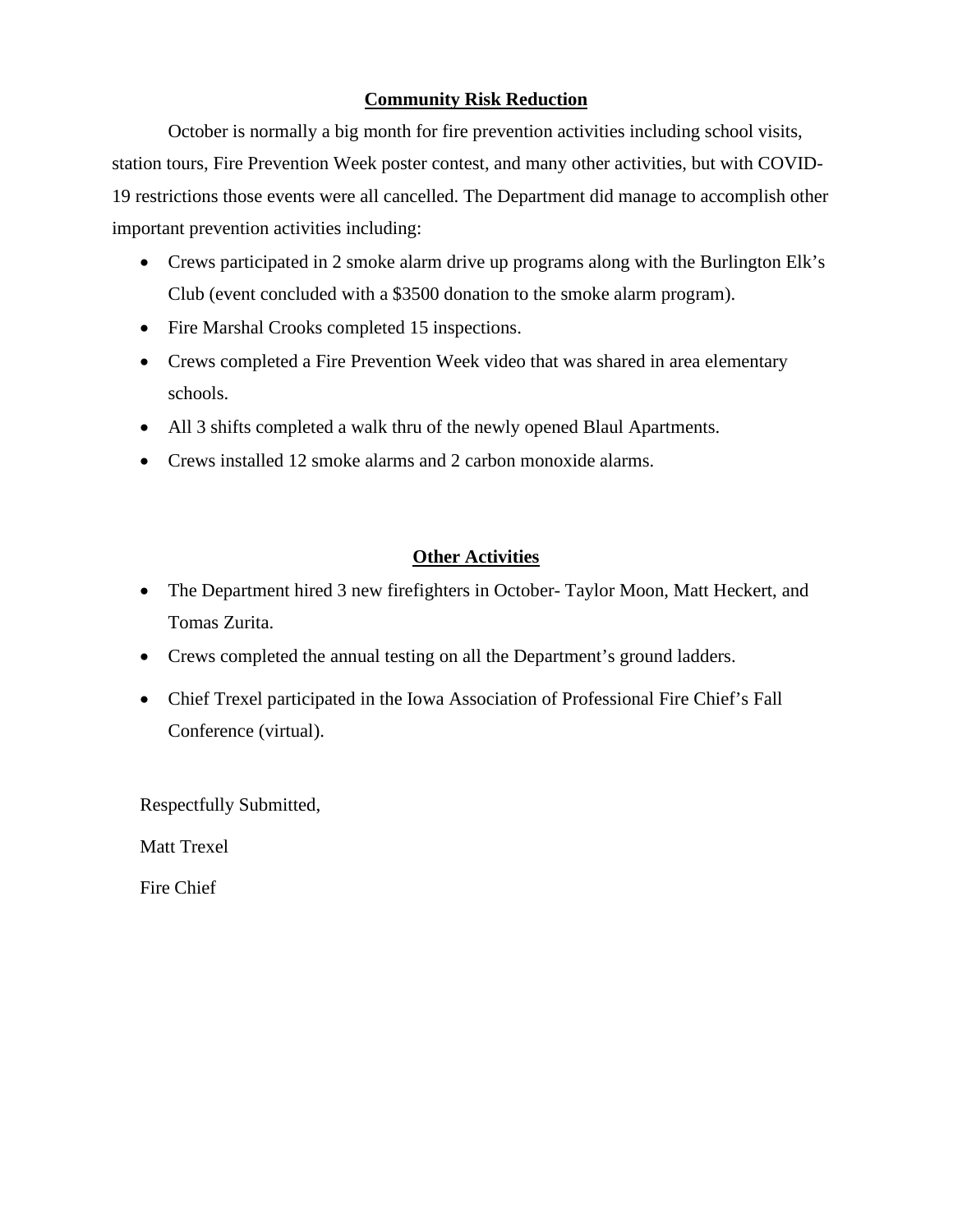Burlington, IA

This report was generated on 11/9/2020 9:31:25 AM

#### **Incident Statistics**

Start Date: 10/01/2020 | End Date: 10/31/2020

| <b>INCIDENT COUNT</b>                                          |                                     |                                     |                         |                                              |  |  |
|----------------------------------------------------------------|-------------------------------------|-------------------------------------|-------------------------|----------------------------------------------|--|--|
| <b>INCIDENT TYPE</b>                                           |                                     | # INCIDENTS                         |                         |                                              |  |  |
| <b>EMS</b>                                                     |                                     | 384                                 |                         |                                              |  |  |
| <b>FIRE</b>                                                    |                                     |                                     | 117                     |                                              |  |  |
| <b>TOTAL</b>                                                   |                                     |                                     | 501                     |                                              |  |  |
|                                                                |                                     | <b>TOTAL TRANSPORTS (N2 and N3)</b> |                         |                                              |  |  |
| <b>APPARATUS</b>                                               | # of APPARATUS<br><b>TRANSPORTS</b> | # of PATIENT TRANSPORTS             |                         | <b>TOTAL # of PATIENT</b><br><b>CONTACTS</b> |  |  |
| $\mathbf 0$                                                    | $\mathbf 0$                         | $\pmb{0}$                           |                         | $\boldsymbol{0}$                             |  |  |
| 727                                                            | $\pmb{0}$                           | $\mathbf{1}$                        |                         | $\mathbf{1}$                                 |  |  |
| 751                                                            | 83                                  | 114                                 |                         | 114                                          |  |  |
| 752                                                            | $\,8\,$                             | 13                                  |                         | 13                                           |  |  |
| 753                                                            | 115                                 | 148                                 |                         | 148                                          |  |  |
| 754                                                            | 25                                  | 35                                  |                         | 35                                           |  |  |
| 755                                                            | 61                                  | 71                                  |                         | 71                                           |  |  |
| <b>TOTAL</b>                                                   | 292                                 | 382                                 |                         | 382                                          |  |  |
|                                                                | <b>PRE-INCIDENT VALUE</b>           |                                     |                         | <b>LOSSES</b>                                |  |  |
| \$8,323,500.00                                                 |                                     | \$136,570.00                        |                         |                                              |  |  |
| <b>CO CHECKS</b>                                               |                                     |                                     |                         |                                              |  |  |
| 424 - Carbon monoxide incident                                 |                                     | $\overline{2}$                      |                         |                                              |  |  |
| 736 - CO detector activation due to malfunction                |                                     |                                     | $\mathbf{1}$            |                                              |  |  |
| <b>TOTAL</b>                                                   |                                     |                                     | $\overline{\mathbf{3}}$ |                                              |  |  |
| <b>MUTUAL AID</b>                                              |                                     |                                     |                         |                                              |  |  |
| <b>Aid Type</b>                                                |                                     | <b>Total</b>                        |                         |                                              |  |  |
| <b>Aid Given</b>                                               |                                     |                                     | $\overline{c}$          |                                              |  |  |
| <b>Aid Received</b>                                            |                                     |                                     | 3                       |                                              |  |  |
|                                                                |                                     | <b>OVERLAPPING CALLS</b>            |                         |                                              |  |  |
| # OVERLAPPING                                                  |                                     | % OVERLAPPING                       |                         |                                              |  |  |
| 214<br>42.71                                                   |                                     |                                     |                         |                                              |  |  |
| LIGHTS AND SIREN - AVERAGE RESPONSE TIME (Dispatch to Arrival) |                                     |                                     |                         |                                              |  |  |
| <b>Station</b>                                                 |                                     | <b>EMS</b>                          |                         | <b>FIRE</b>                                  |  |  |
| Station 1                                                      |                                     | 0:06:14                             |                         | 0:06:21                                      |  |  |
| Station 2                                                      |                                     | 0:05:01                             |                         | 0:05:10                                      |  |  |
| Station 3 - Bakers Pride                                       |                                     | 0:06:28                             |                         | 0:05:15                                      |  |  |
| <b>AVERAGE FOR ALL CALLS</b>                                   |                                     |                                     |                         | 0:06:02                                      |  |  |

Only Reviewed Incidents included. CO Checks only includes Incident Types: 424, 736 and 734. # Apparatus Transports  $=$  # of incidents where apparatus transported. # Patient Transports  $=$  All patients transported by EMS. # Patient Contacts = # of PCR contacted by apparatus. This report now returns both NEMSIS 2 & 3 data as appropriate. For overlapping calls that span over multiple days, total per month will not equal Total count for year.



Doc Id: 1645 emergencyreporting.com Page # 1 of 2

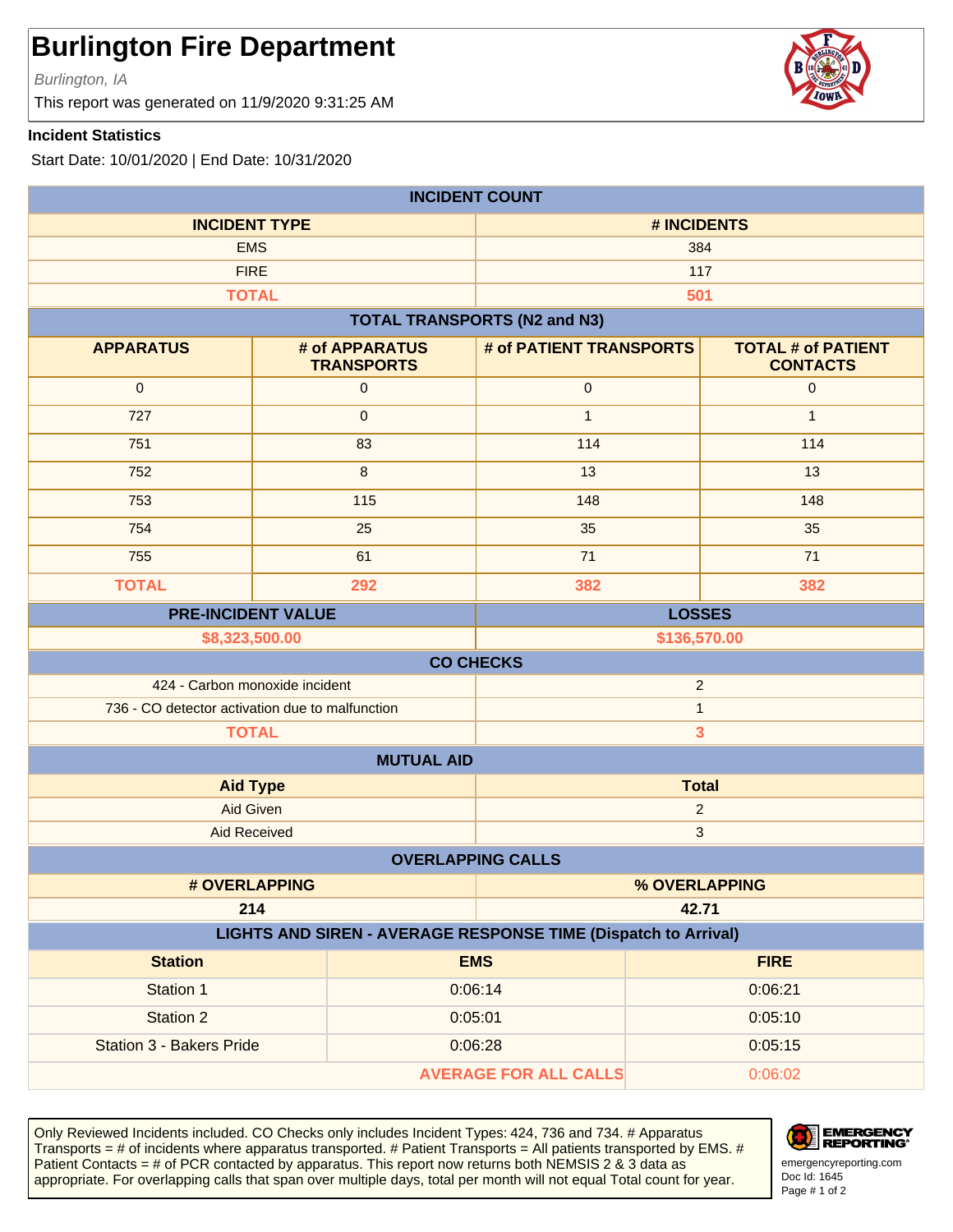| <b>LIGHTS AND SIREN - AVERAGE TURNOUT TIME (Dispatch to Enroute)</b> |            |                                      |             |  |
|----------------------------------------------------------------------|------------|--------------------------------------|-------------|--|
| <b>Station</b>                                                       | <b>EMS</b> |                                      | <b>FIRE</b> |  |
| Station 1                                                            | 0:01:22    |                                      | 0:02:13     |  |
| Station 2                                                            | 0:01:20    |                                      | 0:01:26     |  |
| Station 3 - Bakers Pride                                             | 0:01:21    |                                      | 0:01:18     |  |
| <b>AVERAGE FOR ALL CALLS</b><br>0:01:24                              |            |                                      |             |  |
| <b>AGENCY</b>                                                        |            | <b>AVERAGE TIME ON SCENE (MM:SS)</b> |             |  |
| <b>Burlington Fire Department</b>                                    |            | 20:03                                |             |  |

Only Reviewed Incidents included. CO Checks only includes Incident Types: 424, 736 and 734. # Apparatus Transports = # of incidents where apparatus transported. # Patient Transports = All patients transported by EMS. # Patient Contacts = # of PCR contacted by apparatus. This report now returns both NEMSIS 2 & 3 data as appropriate. For overlapping calls that span over multiple days, total per month will not equal Total count for year.



Doc Id: 1645 emergencyreporting.com Page # 2 of 2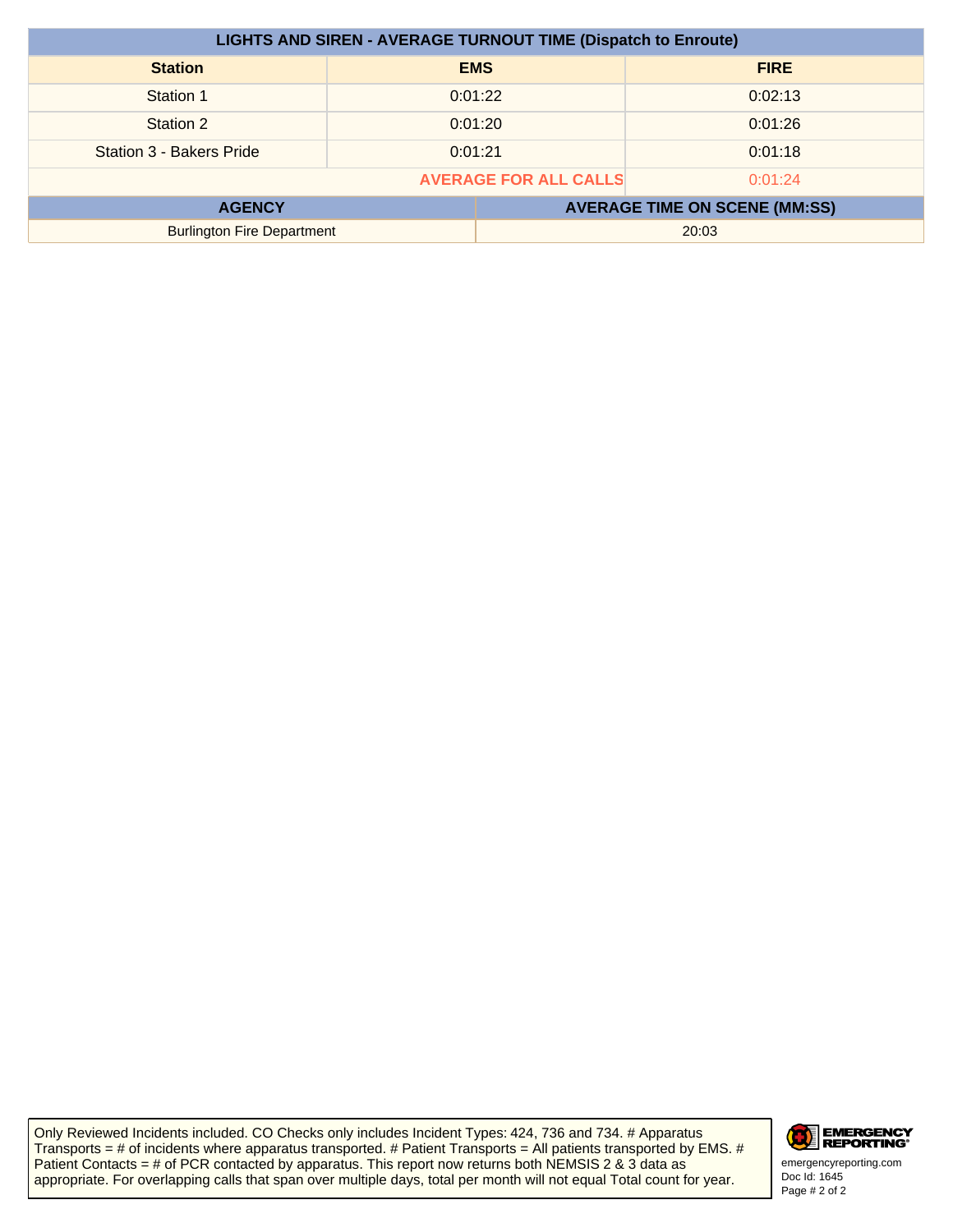Burlington, IA

This report was generated on 11/9/2020 9:36:41 AM

#### **Count of Incidents by Incident Type per Zone**

Incident Status: Reviewed | Start Date: 10/01/2020 | End Date: 10/31/2020



| <b>C-Burlington - City of Burlington</b>               |                |        |
|--------------------------------------------------------|----------------|--------|
| 111 - Building fire                                    | 6              | 1.20%  |
| 113 - Cooking fire, confined to container              | $\mathbf{1}$   | 0.20%  |
| 131 - Passenger vehicle fire                           | $\overline{2}$ | 0.40%  |
| 321 - EMS call, excluding vehicle accident with injury | 258            | 51.50% |
| 322 - Motor vehicle accident with injuries             | 4              | 0.80%  |
| 323 - Motor vehicle/pedestrian accident (MV Ped)       | 1              | 0.20%  |
| 324 - Motor vehicle accident with no injuries.         | $\mathbf{1}$   | 0.20%  |
| 412 - Gas leak (natural gas or LPG)                    | 3              | 0.60%  |
| 424 - Carbon monoxide incident                         | $\overline{c}$ | 0.40%  |
| 440 - Electrical wiring/equipment problem, other       | 2              | 0.40%  |
| 442 - Overheated motor                                 | $\mathbf{1}$   | 0.20%  |
| 445 - Arcing, shorted electrical equipment             | 1              | 0.20%  |
| 481 - Attempt to burn                                  | 1              | 0.20%  |
| 510 - Person in distress, other                        | 1              | 0.20%  |
| 511 - Lock-out                                         | 1              | 0.20%  |
| 552 - Police matter                                    | $\overline{2}$ | 0.40%  |
| 553 - Public service                                   | 19             | 3.79%  |
| 554 - Assist invalid                                   | 1              | 0.20%  |
| 561 - Unauthorized burning                             | 5              | 1.00%  |
| 600 - Good intent call, other                          | 1              | 0.20%  |
| 611 - Dispatched & cancelled en route                  | 5              | 1.00%  |
| 622 - No incident found on arrival at dispatch address | 16             | 3.19%  |
| 650 - Steam, other gas mistaken for smoke, other       | 1              | 0.20%  |
| 651 - Smoke scare, odor of smoke                       | 2              | 0.40%  |
| 652 - Steam, vapor, fog or dust thought to be smoke    | 1              | 0.20%  |
| 671 - HazMat release investigation w/no HazMat         | 1              | 0.20%  |
| 733 - Smoke detector activation due to malfunction     | 3              | 0.60%  |
| 735 - Alarm system sounded due to malfunction          | $\overline{2}$ | 0.40%  |
|                                                        |                |        |

Report shows count of incidents for Status selected.



Doc Id: 1390 emergencyreporting.com Page # 1 of 3

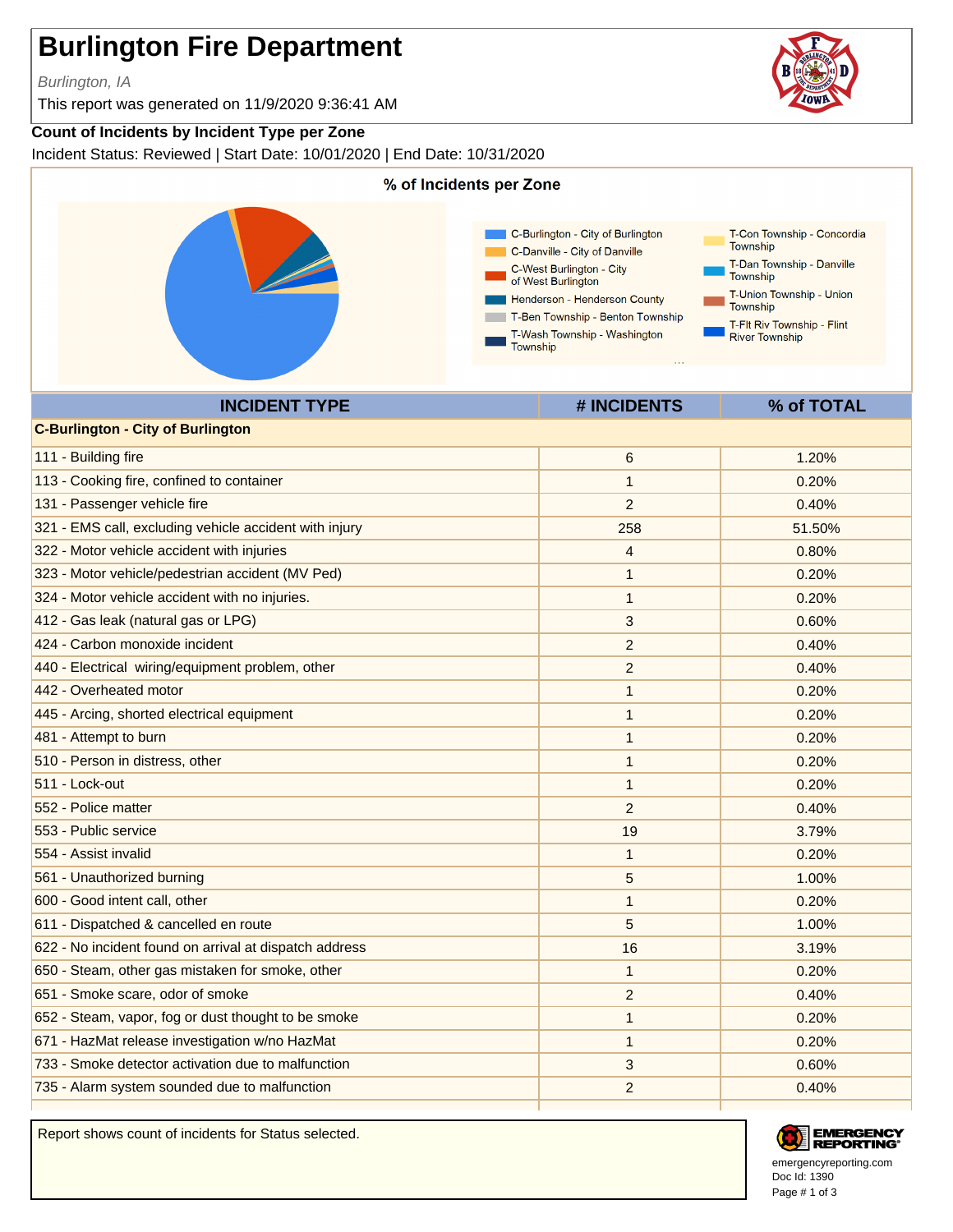| 741 - Sprinkler activation, no fire - unintentional               | 1            | 0.20%  |  |  |
|-------------------------------------------------------------------|--------------|--------|--|--|
| 743 - Smoke detector activation, no fire - unintentional          | 5            | 1.00%  |  |  |
| 744 - Detector activation, no fire - unintentional                | 1            | 0.20%  |  |  |
| 745 - Alarm system activation, no fire - unintentional            | 2            | 0.40%  |  |  |
| Zone: C-Burlington - City of Burlington Total Incident:           | 353          | 70.46% |  |  |
| <b>C-Danville - City of Danville</b>                              |              |        |  |  |
| 321 - EMS call, excluding vehicle accident with injury            | 5            | 1.00%  |  |  |
| 611 - Dispatched & cancelled en route                             | 1            | 0.20%  |  |  |
| Zone: C-Danville - City of Danville Total Incident:               | 6            | 1.20%  |  |  |
| <b>C-West Burlington - City of West Burlington</b>                |              |        |  |  |
| 321 - EMS call, excluding vehicle accident with injury            | 61           | 12.18% |  |  |
| 322 - Motor vehicle accident with injuries                        | 1            | 0.20%  |  |  |
| 553 - Public service                                              | 5            | 1.00%  |  |  |
| 611 - Dispatched & cancelled en route                             | 6            | 1.20%  |  |  |
| 622 - No incident found on arrival at dispatch address            | 6            | 1.20%  |  |  |
| Zone: C-West Burlington - City of West Burlington Total Incident: | 79           | 15.77% |  |  |
| <b>Henderson - Henderson County</b>                               |              |        |  |  |
| 321 - EMS call, excluding vehicle accident with injury            | 21           | 4.19%  |  |  |
| 611 - Dispatched & cancelled en route                             | 3            | 0.60%  |  |  |
| 622 - No incident found on arrival at dispatch address            | 1            | 0.20%  |  |  |
| Zone: Henderson - Henderson County Total Incident:                | 25           | 4.99%  |  |  |
| <b>T-Ben Township - Benton Township</b>                           |              |        |  |  |
| 322 - Motor vehicle accident with injuries                        | $\mathbf{1}$ | 0.20%  |  |  |
| Zone: T-Ben Township - Benton Township Total Incident:            | 1            | 0.20%  |  |  |
| T-Con Township - Concordia Township                               |              |        |  |  |
| 321 - EMS call, excluding vehicle accident with injury            | $\mathbf{1}$ | 0.20%  |  |  |
| 552 - Police matter                                               | 1            | 0.20%  |  |  |
| 611 - Dispatched & cancelled en route                             | 1            | 0.20%  |  |  |
| Zone: T-Con Township - Concordia Township Total Incident:         | 3            | 0.60%  |  |  |
| T-Dan Township - Danville Township                                |              |        |  |  |
| 321 - EMS call, excluding vehicle accident with injury            | 3            | 0.60%  |  |  |
| 322 - Motor vehicle accident with injuries                        | 1            | 0.20%  |  |  |
| Zone: T-Dan Township - Danville Township Total Incident:          | 4            | 0.80%  |  |  |
| <b>T-Fit Riv Township - Flint River Township</b>                  |              |        |  |  |
| 142 - Brush or brush-and-grass mixture fire                       | 1            | 0.20%  |  |  |
| 321 - EMS call, excluding vehicle accident with injury            | 12           | 2.40%  |  |  |
| Zone: T-Flt Riv Township - Flint River Township Total Incident:   | 13           | 2.59%  |  |  |
| T-Tama Township - Tama Township                                   |              |        |  |  |
| 321 - EMS call, excluding vehicle accident with injury            | 8            | 1.60%  |  |  |
| 324 - Motor vehicle accident with no injuries.                    | 1            | 0.20%  |  |  |
| 651 - Smoke scare, odor of smoke                                  | 1            | 0.20%  |  |  |
| 736 - CO detector activation due to malfunction                   | 1            | 0.20%  |  |  |
| 743 - Smoke detector activation, no fire - unintentional          | 1            | 0.20%  |  |  |

Report shows count of incidents for Status selected.



Doc Id: 1390 emergencyreporting.com Page # 2 of 3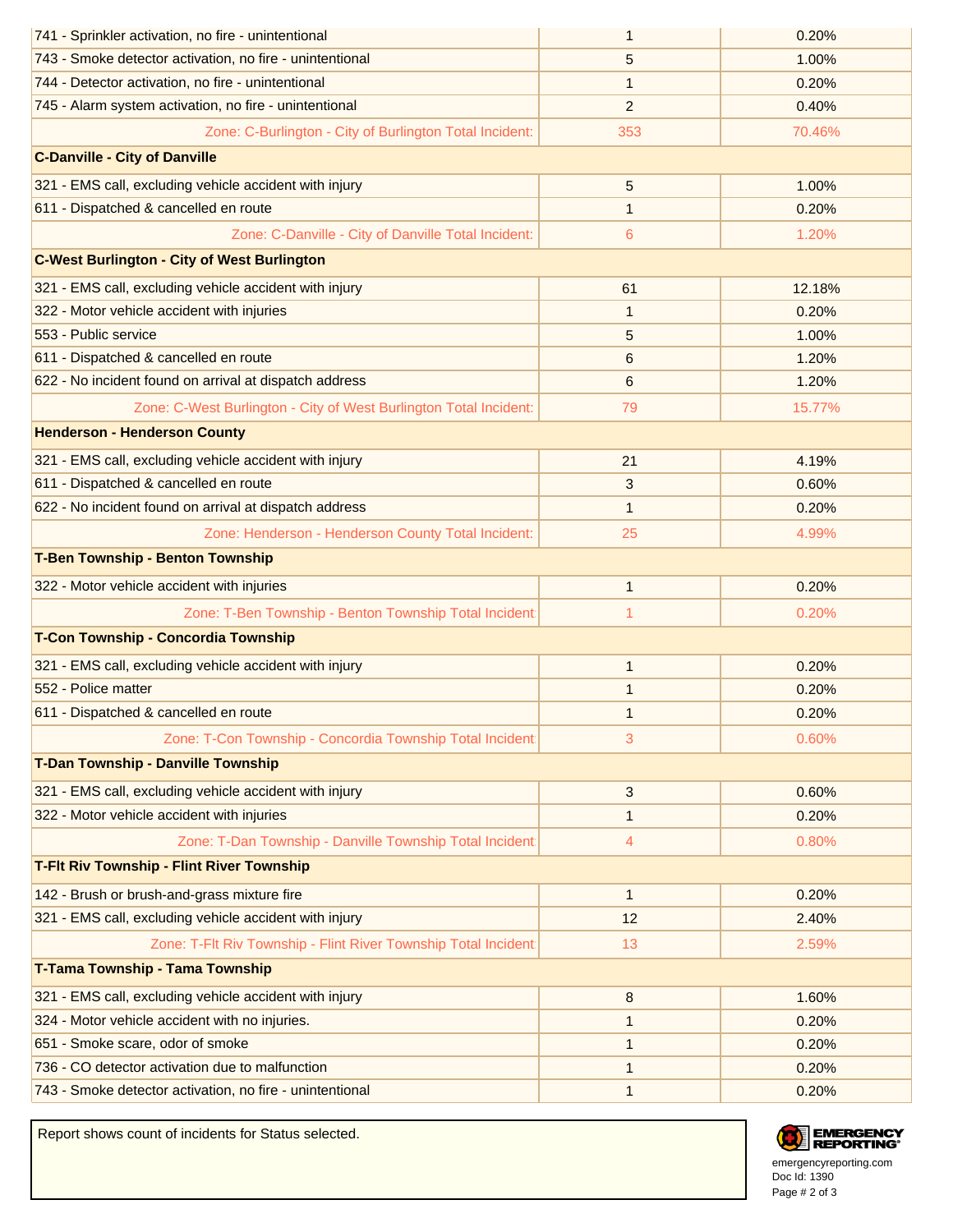| <b>INCIDENT TYPE</b>                                       | # INCIDENTS | % of TOTAL  |  |  |  |
|------------------------------------------------------------|-------------|-------------|--|--|--|
| Zone: T-Tama Township - Tama Township Total Incident       | 12          | 2.40%       |  |  |  |
| <b>T-Union Township - Union Township</b>                   |             |             |  |  |  |
| 321 - EMS call, excluding vehicle accident with injury     | 4           | 0.80%       |  |  |  |
| Zone: T-Union Township - Union Township Total Incident     | 4           | $0.80\%$    |  |  |  |
| <b>T-Wash Township - Washington Township</b>               |             |             |  |  |  |
| 321 - EMS call, excluding vehicle accident with injury     |             | 0.20%       |  |  |  |
| Zone: T-Wash Township - Washington Township Total Incident |             | 0.20%       |  |  |  |
| <b>TOTAL INCIDENTS FOR AII ZONES:</b>                      | 501         | <b>100%</b> |  |  |  |



Doc Id: 1390 emergencyreporting.com Page # 3 of 3

Report shows count of incidents for Status selected.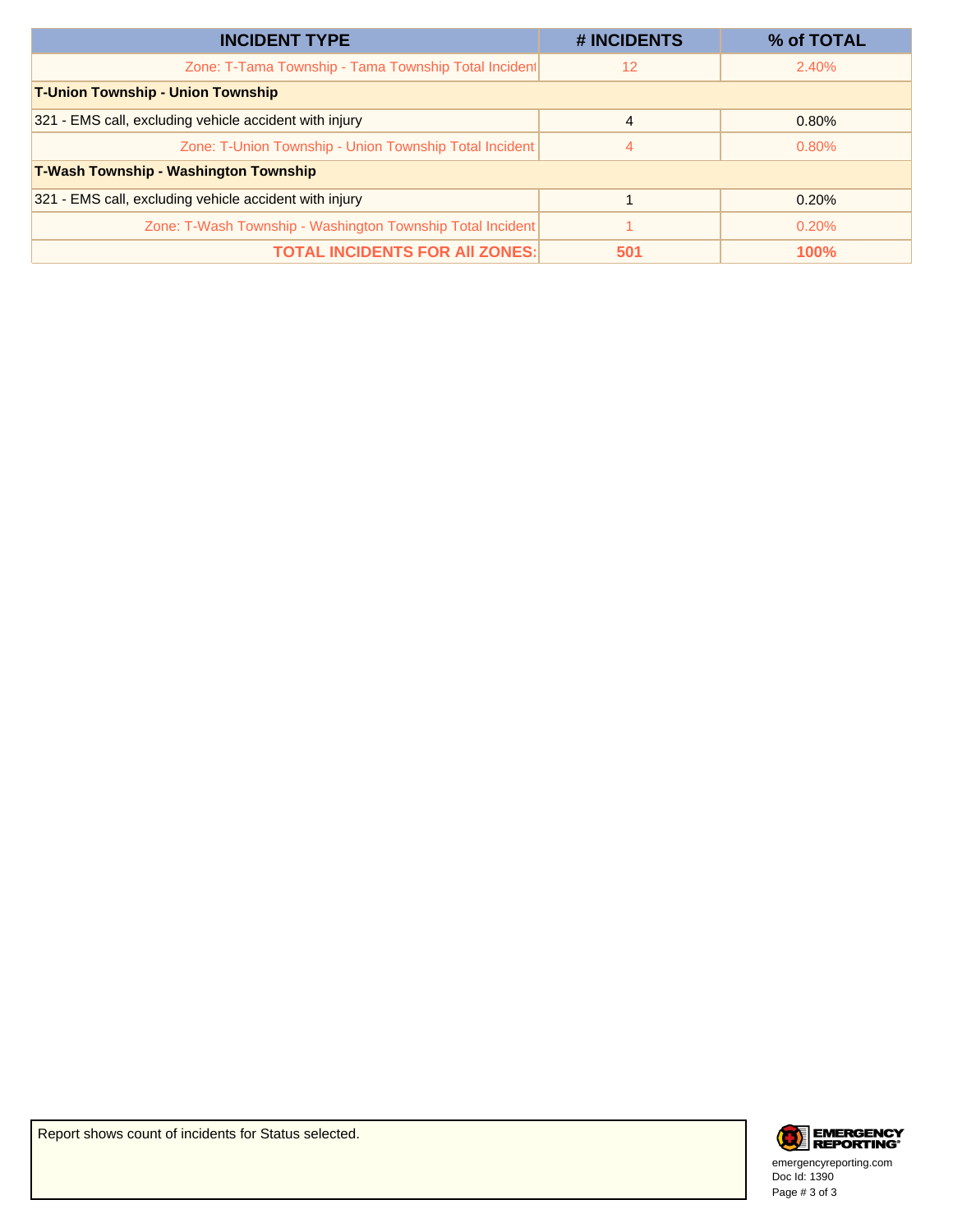Burlington, IA

This report was generated on 11/9/2020 9:37:41 AM



#### **Average Response Time for Zone for Date Range**

Zone: All Zones | Start Date: 10/01/2020 | End Date: 10/31/2020

| <b>ZONE TITLE</b>                           | <b>AVERAGE RESPONSE TIME IN MINUTES</b><br>(DISPATCH TO ARRIVED) |
|---------------------------------------------|------------------------------------------------------------------|
| Henderson - Henderson County                | 19.53                                                            |
| T-Wash Township - Washington Township       | 17.15                                                            |
| T-Dan Township - Danville Township          | 12.77                                                            |
| C-Danville - City of Danville               | 12.45                                                            |
| T-Ben Township - Benton Township            | 11.47                                                            |
| T-Tama Township - Tama Township             | 9.03                                                             |
| T-Flt Riv Township - Flint River Township   | 8.96                                                             |
| T-Union Township - Union Township           | 8.00                                                             |
| T-Con Township - Concordia Township         | 6.49                                                             |
| C-West Burlington - City of West Burlington | 5.65                                                             |
| C-Burlington - City of Burlington           | 5.18                                                             |

Only REVIEWED incidents included This report shows the time in decimal format. Excludes "Cancelled" apparatus.



Doc Id: 38 emergencyreporting.com Page # 1 of 1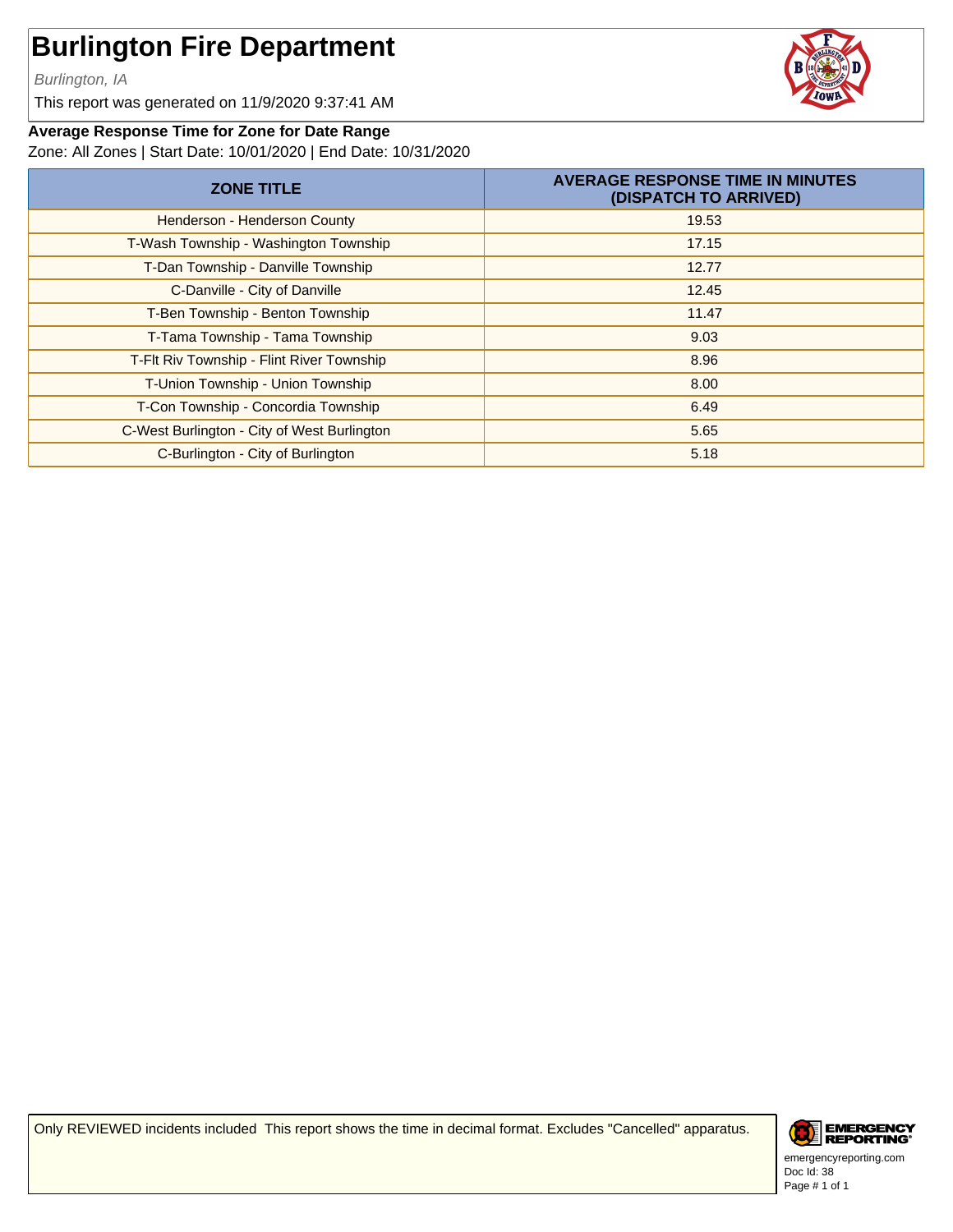Burlington, IA

This report was generated on 11/9/2020 9:38:14 AM



#### **Patient Transport Count per Destination for Date Range (N2-N3)**

Start Date: 10/01/2020 | End Date: 10/31/2020

| # TRANSPORTS |
|--------------|
|              |
| 278          |
| C            |
| C            |
|              |
|              |
|              |
|              |

Only REVIEWED incidents included. This report now returns both NEMSIS 2 & 3 data as appropriate.



Doc Id: 517 emergencyreporting.com Page # 1 of 1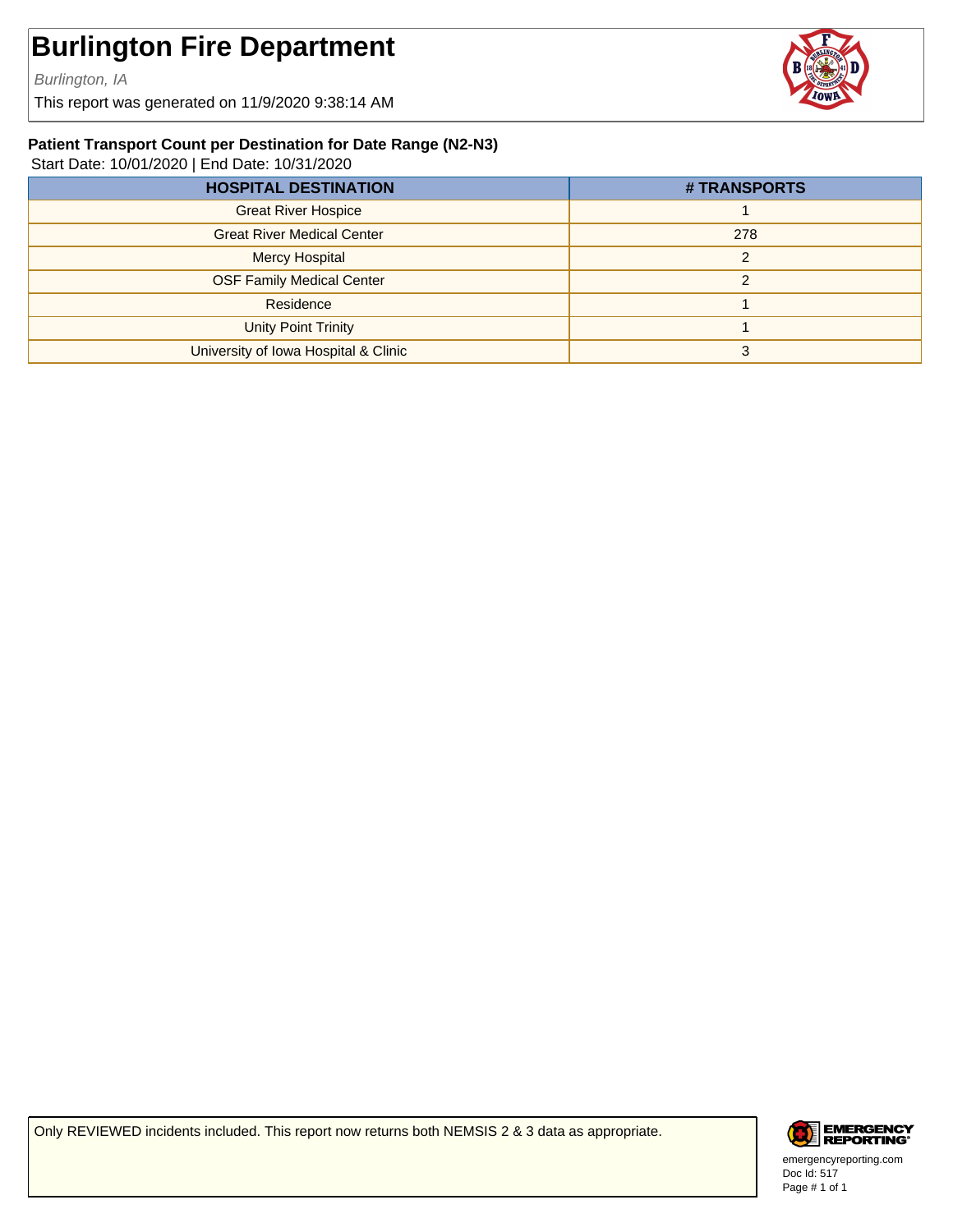Burlington, IA

This report was generated on 11/9/2020 9:38:56 AM



**Incident Count per Complaint Reported by Dispatch for Date Range (NEMSIS 3 Incidents Only)**

Start Date: 10/01/2020 | End Date: 10/31/2020

| <b>COMPLAINT REPORTED BY DISPATCH</b>                           | # INCIDENTS    |
|-----------------------------------------------------------------|----------------|
| <b>Abdominal Pain/Problems</b>                                  | 14             |
| <b>Allergic Reaction/Stings</b>                                 | 1              |
| Assault                                                         | 3              |
| <b>Back Pain (Non-Traumatic)</b>                                | 7              |
| <b>Breathing Problem</b>                                        | 41             |
| <b>Cardiac Arrest/Death</b>                                     | 6              |
| <b>Chest Pain (Non-Traumatic)</b>                               | 32             |
| Convulsions/Seizure                                             | 16             |
| <b>Diabetic Problem</b>                                         | 7              |
| Eye Problem/Injury                                              | $\overline{2}$ |
| <b>Falls</b>                                                    | 66             |
| Headache                                                        | 1              |
| <b>Heart Problems/AICD</b>                                      | 1              |
| Hemorrhage/Laceration                                           | 4              |
| <b>Medical Alarm</b>                                            | 3              |
| No Other Appropriate Choice                                     | 28             |
| Overdose/Poisoning/Ingestion                                    | 10             |
| Psychiatric Problem/Abnormal<br><b>Behavior/Suicide Attempt</b> | 17             |
| <b>Sick Person</b>                                              | 32             |
| Stab/Gunshot Wound/Penetrating Trauma                           | $\overline{2}$ |
| Stroke/CVA                                                      | 11             |
| <b>Traffic/Transportation Incident</b>                          | 9              |
| Transfer/Interfacility/Palliative Care                          | 10             |
| <b>Traumatic Injury</b>                                         | 9              |
| Unconscious/Fainting/Near-Fainting                              | 25             |
| Unknown Problem/Person Down                                     | 14             |
| <b>Well Person Check</b>                                        | 4              |

Incidents included must be NEMSIS 3 and either Complete or Reviewed. COMPLAINT REPORTED BY DISPATCH is recorded on Basic Info 5. If looking for NEMSIS 2 Incidents, refer to Report #1041.

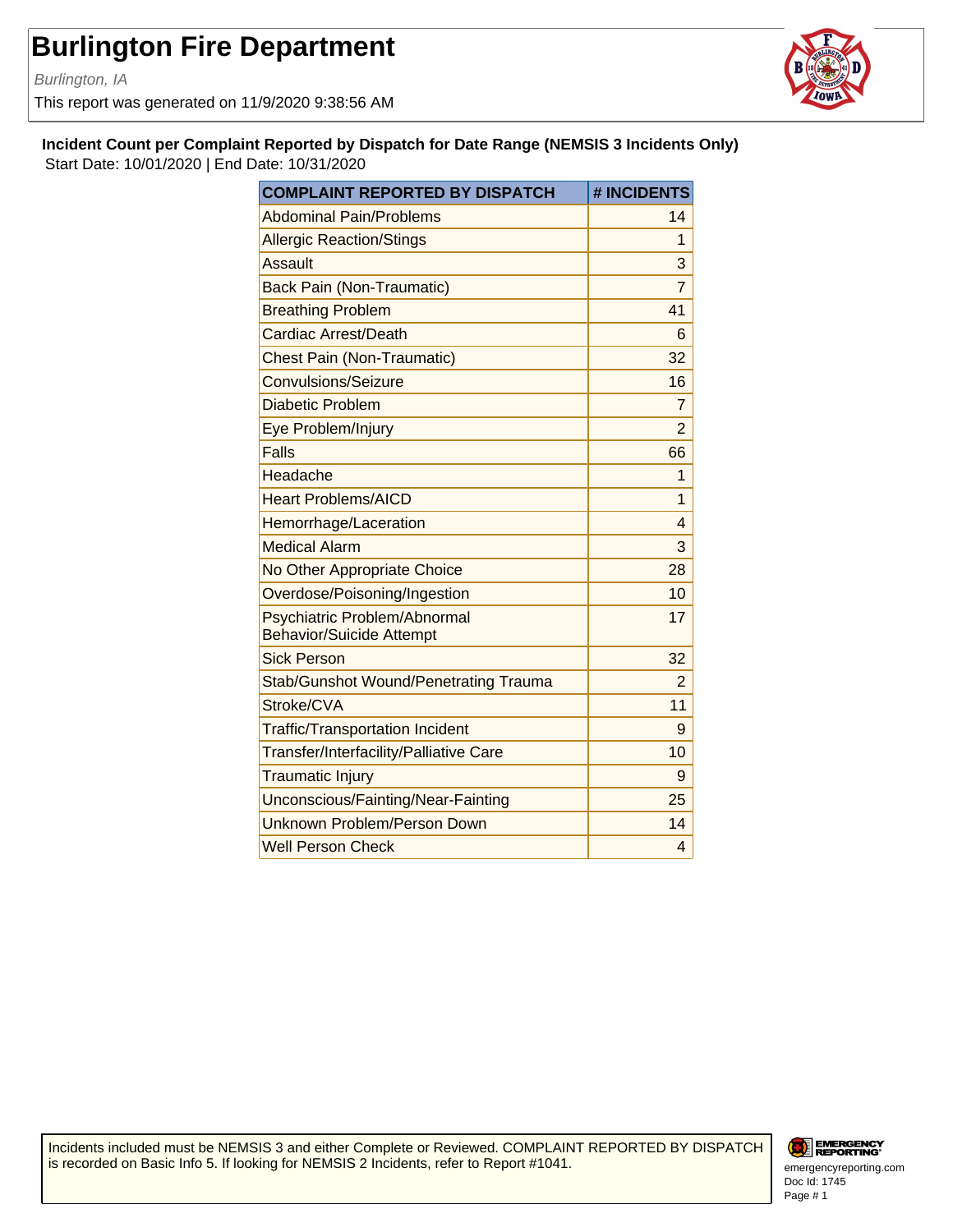Burlington, IA

This report was generated on 11/9/2020 12:40:34 PM



### **Count of Patient Procedures for Date Range (NEMSIS 3 Incidents Only)**

Start Date: 10/01/2020 | End Date: 10/31/2020

| <b>PROCEDURE</b>                                        | # PERFORMED    | <b>SUCCESSFUL</b> | <b>UNSUCCESSFUL</b> | <b>NOT RECORDED</b> | <b>NOT APPLICABLE</b> |
|---------------------------------------------------------|----------------|-------------------|---------------------|---------------------|-----------------------|
| 12 Lead ECG Obtained                                    | 58             | 56                | 0                   | $\overline{2}$      | $\mathbf 0$           |
| 3 Lead ECG Obtained                                     | 224            | 214               | $\overline{4}$      | 6                   | $\mathbf{0}$          |
| Advanced Spinal Assessment (i.e.,<br>spinal clearance)  | $\overline{7}$ | $\overline{4}$    | $\mathbf 0$         | 3                   | $\mathbf 0$           |
| <b>Assisted Ventilations (via Mask)</b>                 | $\overline{7}$ | 6                 | $\mathbf 0$         | $\mathbf{1}$        | $\mathbf{0}$          |
| <b>Assisted Ventilations (via Tube)</b>                 | 3              | 3                 | $\mathbf{0}$        | $\pmb{0}$           | $\mathbf{0}$          |
| <b>BiPAP</b>                                            | $\mathbf{1}$   | $\mathbf{1}$      | $\pmb{0}$           | $\pmb{0}$           | $\mathbf{0}$          |
| Blood Product, unspecified                              | $\mathbf{1}$   | $\mathbf{1}$      | $\mathbf{0}$        | $\mathbf 0$         | $\mathbf{0}$          |
| <b>C-Spine Stabilization, Manual</b>                    | $\mathbf{1}$   | 1                 | $\mathbf 0$         | $\pmb{0}$           | $\mathbf{0}$          |
| <b>Cervical Collar Applied</b>                          | $\overline{7}$ | $\overline{7}$    | $\mathbf{0}$        | $\pmb{0}$           | $\mathbf{0}$          |
| <b>Chest Compressions (Mechanical</b><br>Device)        | 8              | $\overline{7}$    | $\mathbf{0}$        | $\mathbf{1}$        | $\mathbf 0$           |
| <b>Contact Medical Control</b>                          | 3              | $\overline{2}$    | $\mathbf 0$         | $\mathbf{1}$        | $\mathbf{0}$          |
| <b>CPAP</b>                                             | 10             | 10                | $\mathbf{0}$        | $\pmb{0}$           | $\mathbf{0}$          |
| CPR, Manual                                             | 4              | 3                 | $\mathbf 0$         | $\mathbf{1}$        | $\mathbf{0}$          |
| Defibrillation, Manual                                  | $\mathbf{1}$   | $\mathbf{1}$      | $\mathbf{0}$        | $\pmb{0}$           | $\mathbf{0}$          |
| <b>ETCO2 Digital Capnography</b>                        | 25             | 24                | $\mathbf 0$         | $\mathbf{1}$        | $\mathbf{0}$          |
| Eye Irrigation                                          | $\mathbf{1}$   | $\mathbf{1}$      | $\mathbf{0}$        | $\mathbf 0$         | $\mathbf{0}$          |
| <b>General Wound Care</b>                               | $\overline{7}$ | 5                 | $\mathbf 0$         | $\overline{c}$      | $\mathbf{0}$          |
| <b>Hypothermia Induction Therapy</b>                    | $\mathbf{1}$   | $\mathbf{1}$      | $\mathbf{0}$        | $\pmb{0}$           | $\mathbf{0}$          |
| Immobilization using Long Board                         | 4              | 4                 | $\mathbf 0$         | $\pmb{0}$           | $\mathbf 0$           |
| Immobilization using Short Extrication<br><b>Splint</b> | 1              | 1                 | $\mathbf 0$         | $\mathbf 0$         | $\mathbf 0$           |
| Intubation, Oral                                        | 6              | 3                 | 3                   | $\mathbf{0}$        | $\mathbf{0}$          |
| Intubation, Oral using Bougie Device                    | $\mathbf{1}$   | 0                 | $\mathbf{1}$        | $\pmb{0}$           | $\mathbf{0}$          |
| <b>IO Cannulation</b>                                   | $\,6\,$        | 6                 | $\mathbf 0$         | $\pmb{0}$           | $\mathbf{0}$          |
| <b>Occlusive Dressing</b>                               | $\mathbf{1}$   | $\mathbf{1}$      | $\mathbf 0$         | $\pmb{0}$           | $\mathbf{0}$          |
| <b>Oral Airway Insertion</b>                            | 3              | 3                 | 0                   | $\pmb{0}$           | $\mathbf{0}$          |
| <b>PEEP Applied</b>                                     | $\mathbf{1}$   | $\mathbf{1}$      | $\pmb{0}$           | $\pmb{0}$           | $\mathbf{0}$          |
| <b>Pressure Dressing</b>                                | $\mathbf{1}$   | $\mathbf{1}$      | $\mathbf 0$         | $\pmb{0}$           | $\mathbf{0}$          |
| Refused, Splinting, General,                            | $\mathbf{1}$   | 1                 | 0                   | 0                   | $\mathbf 0$           |
| <b>Restraint Applied, Physical</b>                      | $\mathbf{1}$   | $\mathbf 0$       | $\overline{0}$      | $\mathbf{1}$        | $\mathbf{0}$          |
| Spinal Immobilization, Full                             | $\mathbf{1}$   | $\mathbf{1}$      | $\mathbf 0$         | $\pmb{0}$           | $\mathbf 0$           |
| Splinting, General                                      | $\,6\,$        | 6                 | $\mathbf 0$         | $\mathbf 0$         | $\mathbf{0}$          |
| <b>Suction Airway</b>                                   | $\overline{a}$ | $\overline{2}$    | $\mathbf 0$         | $\pmb{0}$           | $\mathbf{0}$          |
| <b>Supraglottic Airway Insertion (Double</b><br>Lumen)  | $\overline{2}$ | $\mathbf{1}$      | $\mathbf 0$         | $\mathbf{1}$        | $\mathbf 0$           |
| Supraglottic Airway, Single Lumen<br>(i.e. King)        | 4              | 3                 | $\mathbf{1}$        | $\pmb{0}$           | $\mathbf 0$           |
| Vagal Maneuver                                          | $\mathbf{1}$   | $\mathbf{1}$      | $\mathbf 0$         | $\mathbf 0$         | $\mathbf{0}$          |
| Vein, Extremity                                         | 218            | 159               | 59                  | $\pmb{0}$           | $\pmb{0}$             |

Only Reviewed NEMSIS 3 Incidents Included



Doc Id: 1802 Page # 1 of 2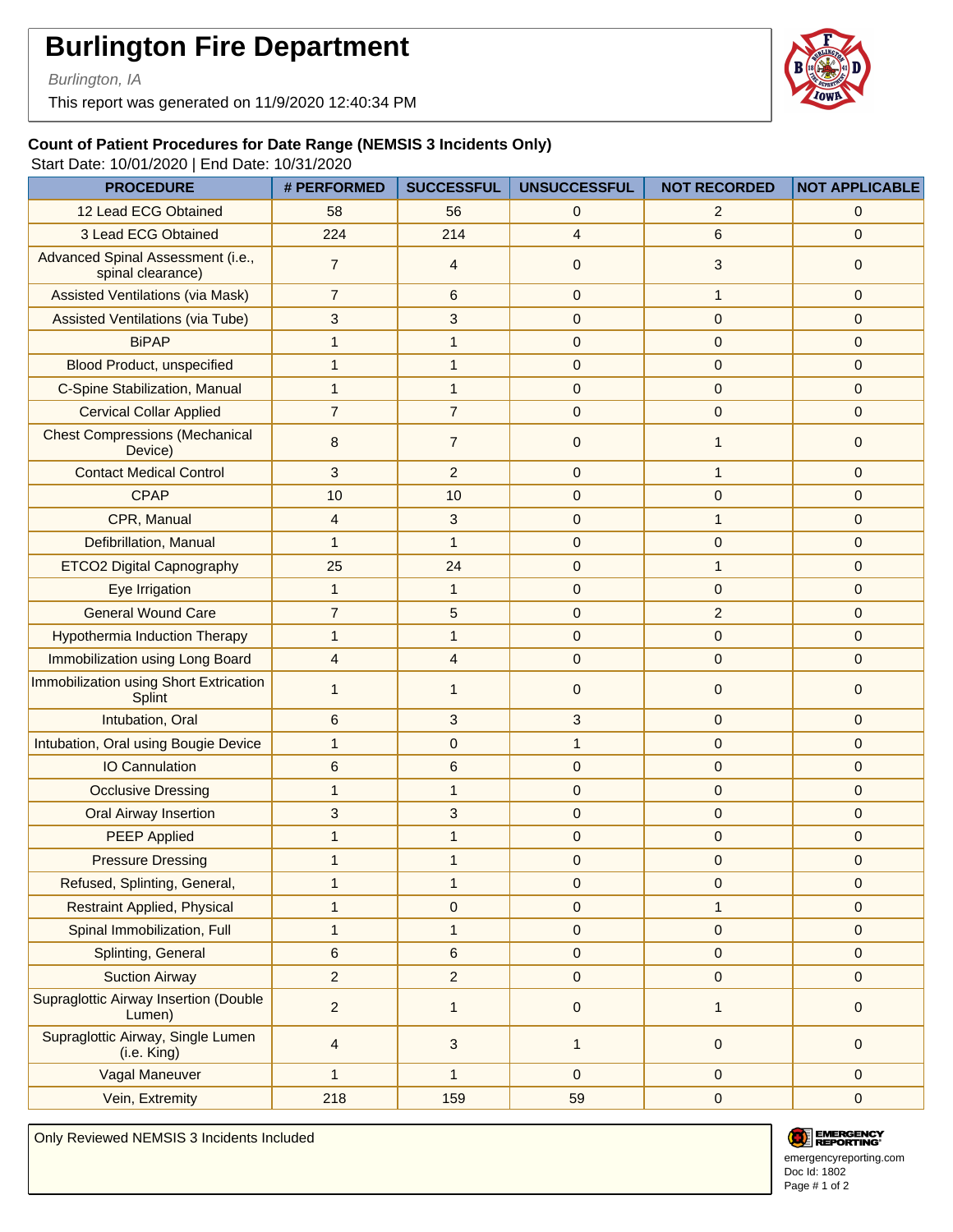| <b>PROCEDURE</b> | # PERFORMED | <b>SUCCESSFUL</b> | <b>UNSUCCESSFUL</b> | <b>NOT RECORDED</b> | <b>INOT APPLICABLE</b> |
|------------------|-------------|-------------------|---------------------|---------------------|------------------------|
| Vein, Femoral    |             |                   |                     |                     |                        |
| Wound Irrigation |             |                   |                     |                     |                        |
| <b>TOTALS</b>    |             | 74 K              |                     |                     |                        |